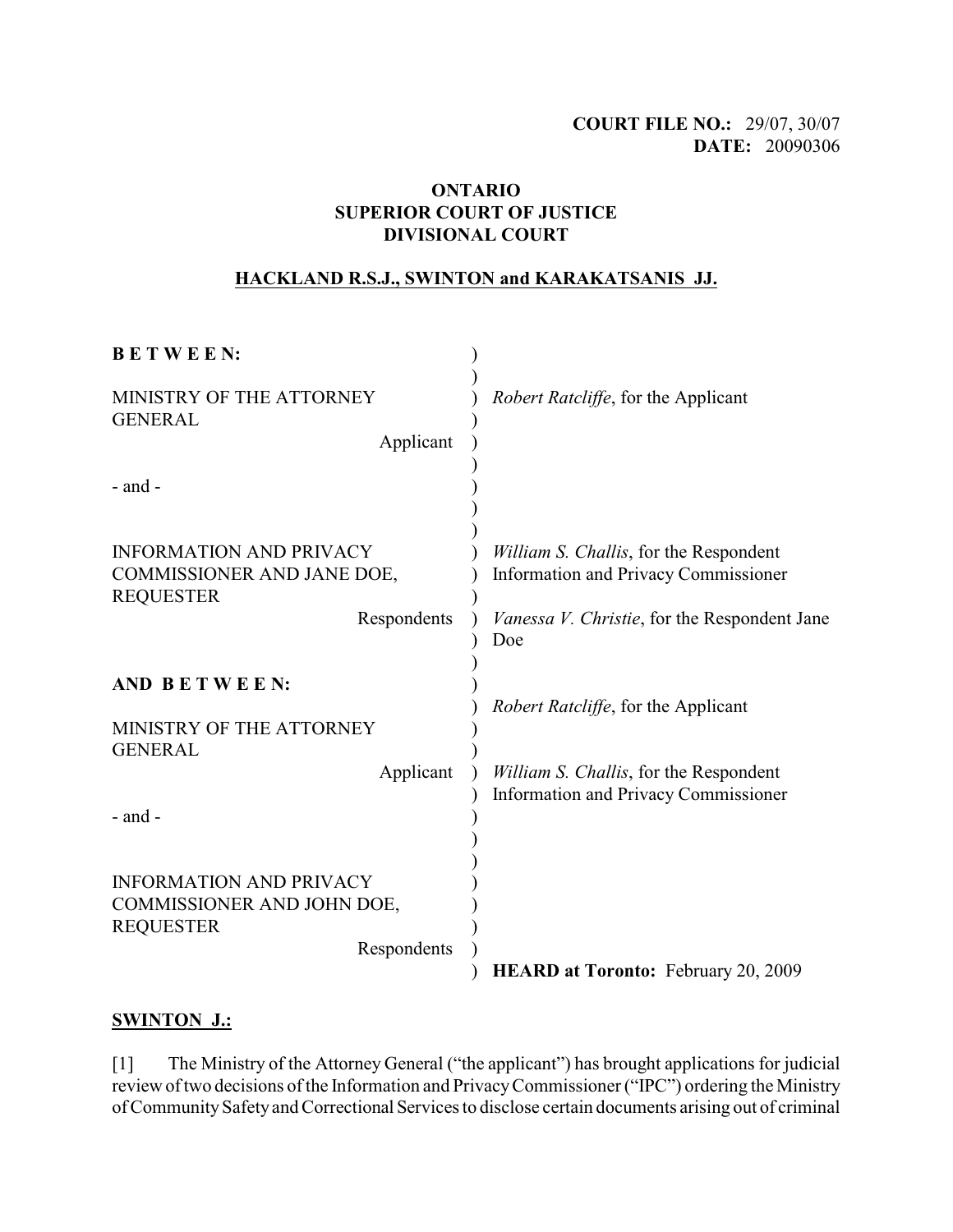investigations. At issue is the scope of s. 19(b) of the *Freedom of Information and Privacy Act*, R.S.O. 1990, c. F.31 ("the Act"): does it exempt from disclosure documents in the hands of the police, when copies of those records have been provided to Crown counsel, and they are found in the Crown's brief?

### **Background**

## *Order PO-2494*

[2] On July 18, 2003, the Ontario Provincial Police ("OPP") executed a search warrant at a home shared by Jane Doe and her partner. During the execution of the warrant, the police seized two firearms and then charged Jane Doe and her partner with firearm related charges. These charges were subsequently withdrawn.

[3] In August 2004, Jane Doe filed an access to information request with the Ministry of Community Safety and Correctional Services ("the Ministry") under the Act seeking access to all information relating to her Firearms Possession Licence. The records in issue included both paper and electronic records. The request was denied under various exemptions, and Jane Doe appealed to the IPC.

[4] The IPC upheld the Ministry's decision not to disclose certain of the records in issue, but ordered the Ministry to disclose the balance of the documents, finding that the records in question did not fall within s. 19(b) of the Act. Section 19 of the Act reads, in part:

19. A head may refuse to disclose a record,

(a) that is subject to solicitor-client privilege;

(b) that was prepared by or for Crown counsel for use in giving legal advice or in contemplation of or for use in litigation ...

[5] The Ministry applied for reconsideration with respect to particular records subject to the order. On further review, the IPC found that portions of certain records were exempt on the basis of solicitor-client privilege pursuant to s. 19(a) of the Act.

[6] However, the IPC upheld the earlier decision to disclose the balance of the records. These include a video of the execution of the search warrant, photographs, e-mail correspondence among police officers and some police officers' notes. The IPC rejected the Ministry's submission that some of these additional records were copies of records contained in the Crown brief prepared for use in the prosecution of Jane Doe and, therefore, exempt from disclosure under s. 19(b).

[7] In finding that s. 19(b) did not apply, the IPC relied on the following considerations: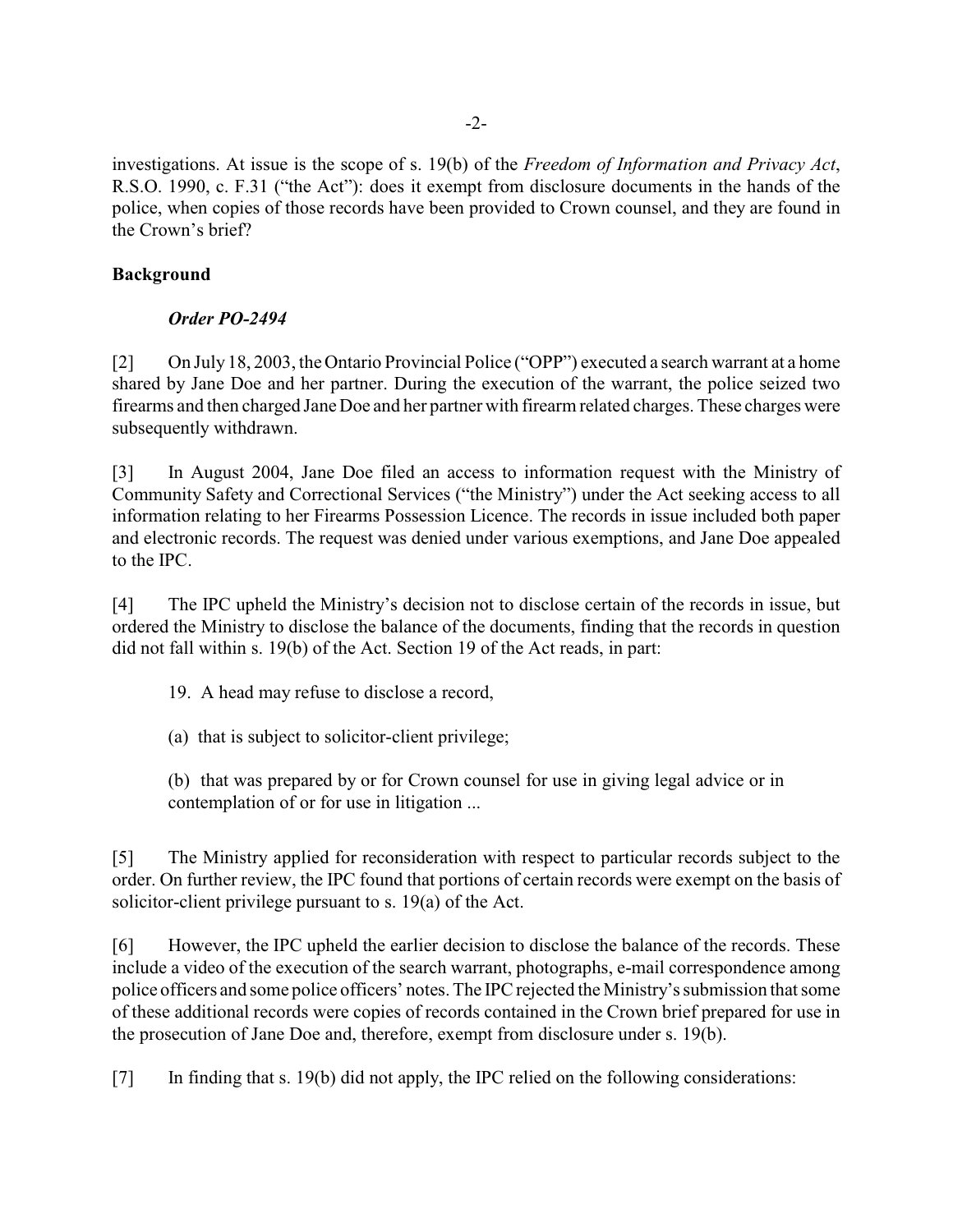- The police prepared the records for the purpose of investigating the matter and deciding whether to lay criminal charges.
- This purpose was distinct from Crown counsel's purpose of deciding whether or not to prosecute criminal charges and using records in prosecuting.
- Although some of the 26 documents appeared in the Crown's brief, this did not alter the purpose for which the records were originally prepared and held by the Ministry.
- If privilege under s.  $19(b)$  was to apply in the circumstances, this would undermine the purpose of the Act by extending s. 19 to almost any investigative record created by the police.
- If privilege under s. 19(b) was to apply in the circumstances, Ontario police would no longer have discretion to disclose investigative records out of a perceived obligation to "protect" Crown privilege.

# *Order PO-2498*

[8] This order was made as a result of a request to the Ministry under the Act for 26 records relating to occurrences involving John Doe that were investigated by the Haldimand Detachment of the OPP. The IPC found all of the records to be exempt except for a video statement made by John Doe, as their disclosure would be an unjustified invasion of the personal privacy of persons other than John Doe under s. 21(3)(b) of the Act.

[9] With respect to the video statement, the IPC found that it was not prepared by or for Crown Counsel for use in litigation. Because the video statement was taken by the OPP for the purpose of investigating John Doe, and deciding whether or not to lay charges against another person, s. 19(b) did not apply.

[10] The IPC subsequently rejected the Ministry's request for reconsideration.

# **Analysis**

[11] The only issue in these applications is whether the IPC erred in finding that the records were not exempt from disclosure because of s. 19(b) of the Act. That provision protects records from disclosure that were "prepared by or for Crown counsel for use in giving legal advice or in contemplation of or for use in litigation".

[12] The standard of review respecting the interpretation and application of s. 19 of the Act is correctness *(Ontario (Attorney General) v. Ontario (Information and Privacy Commission, Inquiry Officer)* (2002), 62 O.R. (3d) 167 (C.A.) at para. 6).

[13] The applicant submits that the IPC erred in the interpretation of s. 19(b), having misunderstood the role of the police: they are the investigative arm of the state, with the responsibility for investigating crime and compiling evidence for charges prosecuted by the Attorney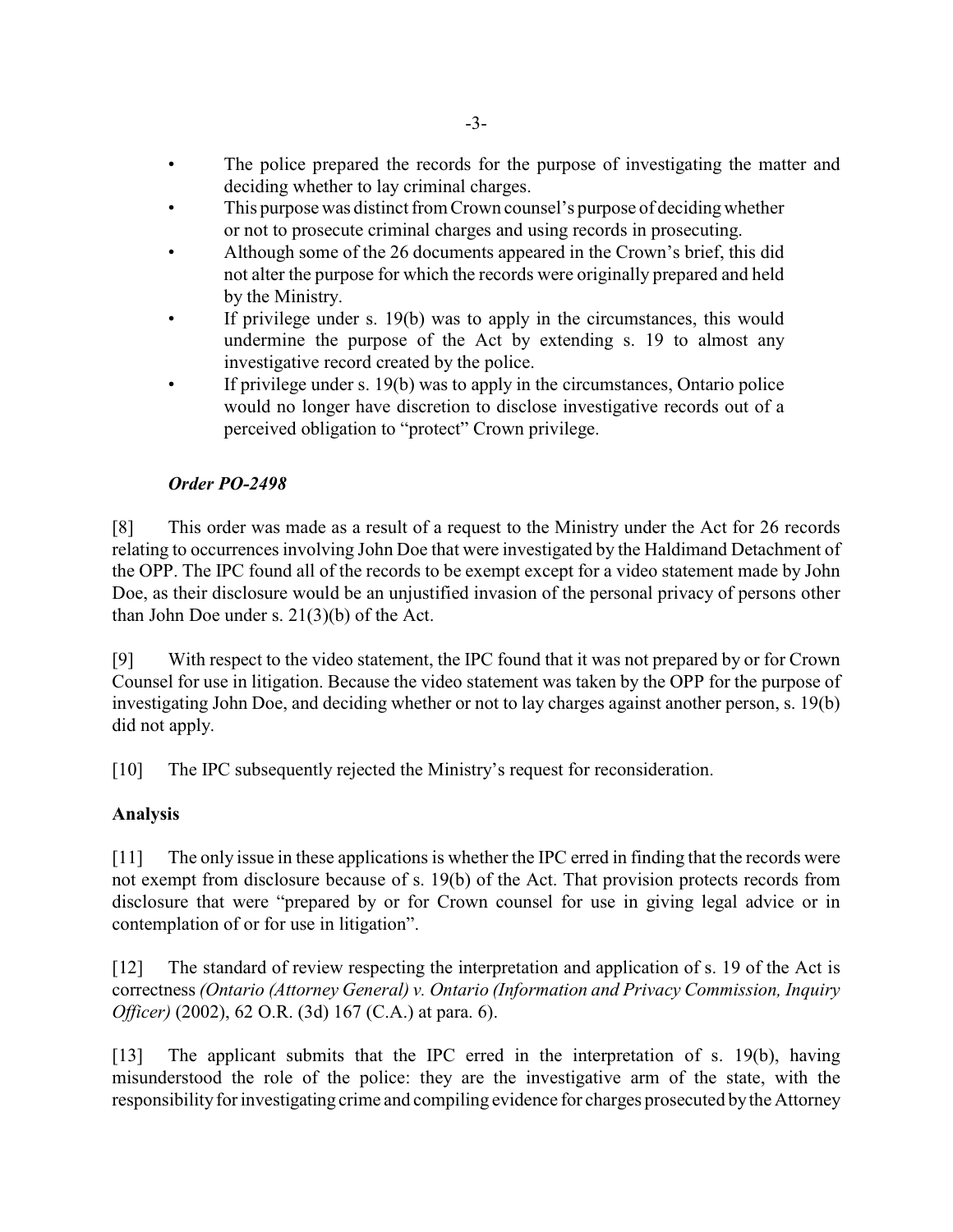General. Once copies of police records arising from an investigation are found in the Crown brief after criminal or quasi-criminal charges are laid, the records are exempt pursuant to s. 19(b). Such records were "prepared" for Crown counsel for use in giving legal advice or in contemplation of or for use in litigation.

[14] The respondent IPC submits that s. 19(b) applies only where the requester seeks access to the copies of the records contained in the Crown brief. It does not apply to records remaining in the hands of the police. To exempt those records from disclosure, the police must rely on other provisions of the Act, such as s. 14, which specifically deals with law enforcement.

[15] I agree with the submissions of the IPC. The applicant's interpretation of s.19 of the Act is inconsistent with the terms of that provision and fails to take into account other provisions of the Act which provide exemptions that directly address the interests of the police in effective law enforcement.

[16] Section 19 has been held to have two branches, Branch 1 being solicitor-client privilege and Branch 2 (now s. 19(b)) being a statutory form of litigation privilege.

[17] The Court of Appeal, in its 2002 decision in Ontario (Information and Privacy Commission), supra, held that Branch 2 of s. 19 extends a permanent protection to records comprising Crown counsel's work product contained in the Crown brief. It protects material gathered in preparation for litigation (at paras. 11-13). See also *Ontario (Attorney General) v. Big Canoe*, [2006] O.J. No. 1812 (Div. Ct.) and *Ontario (Ministry of Correctional Services) v. Goodis* (2008), 89 O.R. (3d) 457 (Div. Ct.). By its terms, Branch 2 of s. 19 does not exempt records in the possession of the police, created in the course of an investigation, just because copies later become part of the Crown brief.

[18] The records sought by the two requesters are held in police files, and they were gathered in the course of criminal investigations. The IPC in Order 2494 properly found that the records were created by police officers for the purpose of criminal investigation. The decision maker correctly understood the different, albeit related roles of the police and Crown prosecutors in the criminal justice system.

[19] Moreover, when one reads the Act as a whole, it is apparent that s. 19 is not meant to cover police records still in police possession. Other exemptions set out in the Act directly address the interests in protecting police records from disclosure. Section 2(1) of the Act defines "law enforcement" to mean

(a) policing,

(b) investigations or inspections that lead or could lead to proceedings in a court or tribunal if a penalty or sanction could be imposed in those proceedings, or

(c) the conduct of proceedings referred to in clause (b).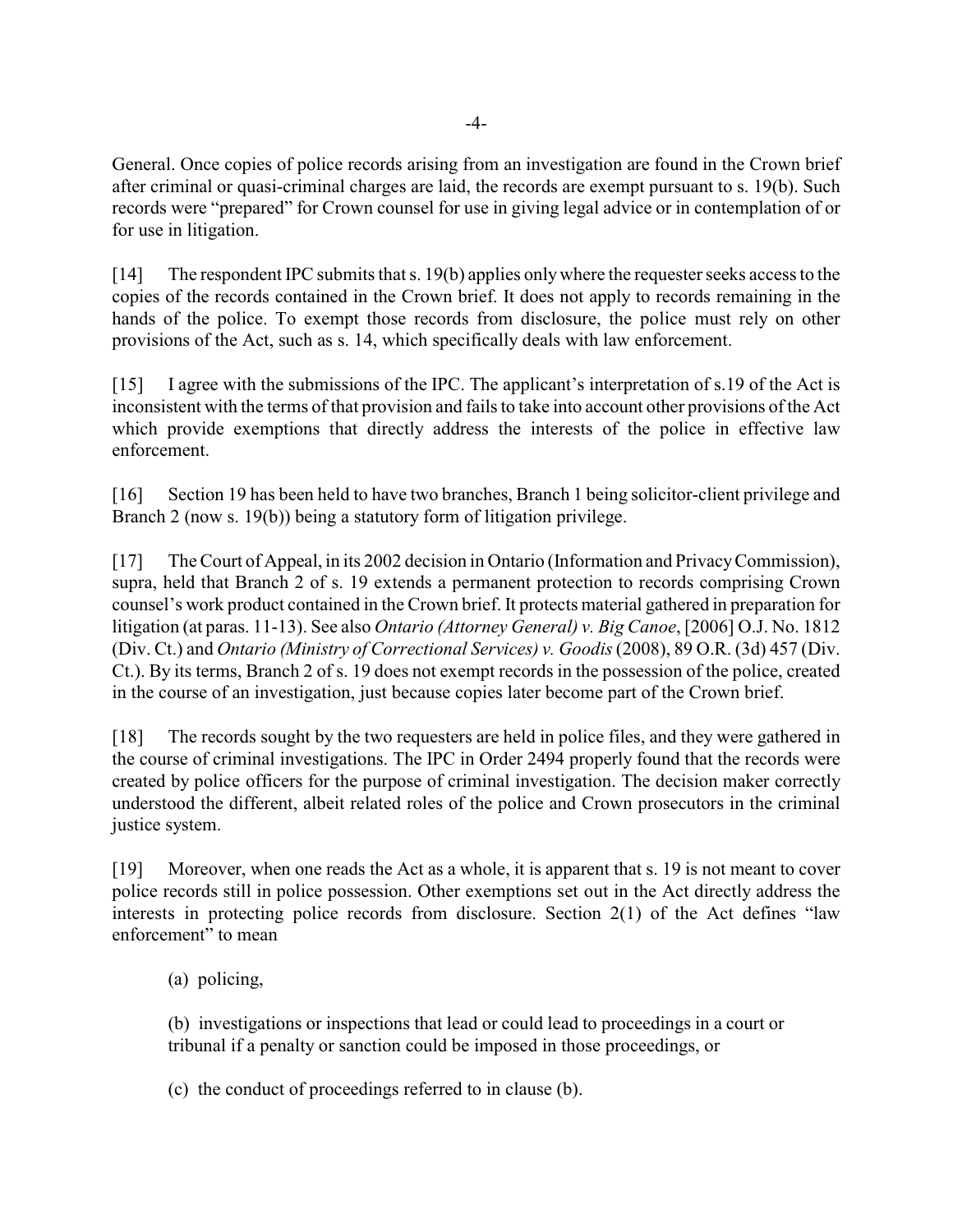[20] Section 14(1) gives an institution the discretion to refuse to disclose a record that could reasonably be expected to harm a wide range of enumerated law enforcement interests, as follows:

A head may refuse to disclose a record where the disclosure could reasonably be expected to,

(a) interfere with a law enforcement matter;

(b) interfere with an investigation undertaken with a view to a law enforcement proceeding or from which a law enforcement proceeding is likely to result;

(c) reveal investigative techniques and procedures currently in use or likely to be used in law enforcement;

(d) disclose the identity of a confidential source of information in respect of a law enforcement matter, or disclose information furnished only by the confidential source;

(e) endanger the life or physical safety of a law enforcement officer or any other person;

(f) deprive a person of the right to a fair trial or impartial adjudication;

(g) interfere with the gathering of or reveal law enforcement intelligence information respecting organizations or persons;

(h) reveal a record which has been confiscated from a person by a peace officer in accordance with an Act or regulation;

(i) endanger the security of a building or the security of a vehicle carrying items, or of a system or procedure established for the protection of items, for which protection is reasonably required;

(j) facilitate the escape from custody of a person who is under lawful detention;

(k) jeopardize the security of a centre for lawful detention; or

(l) facilitate the commission of an unlawful act or hamper the control of crime.

[21] Further exemptions are provided for law enforcement records in s. 14(2) and the power to refuse or deny the existence of a record in s. 14(3). As well, s. 20 of the Act allows a head to refuse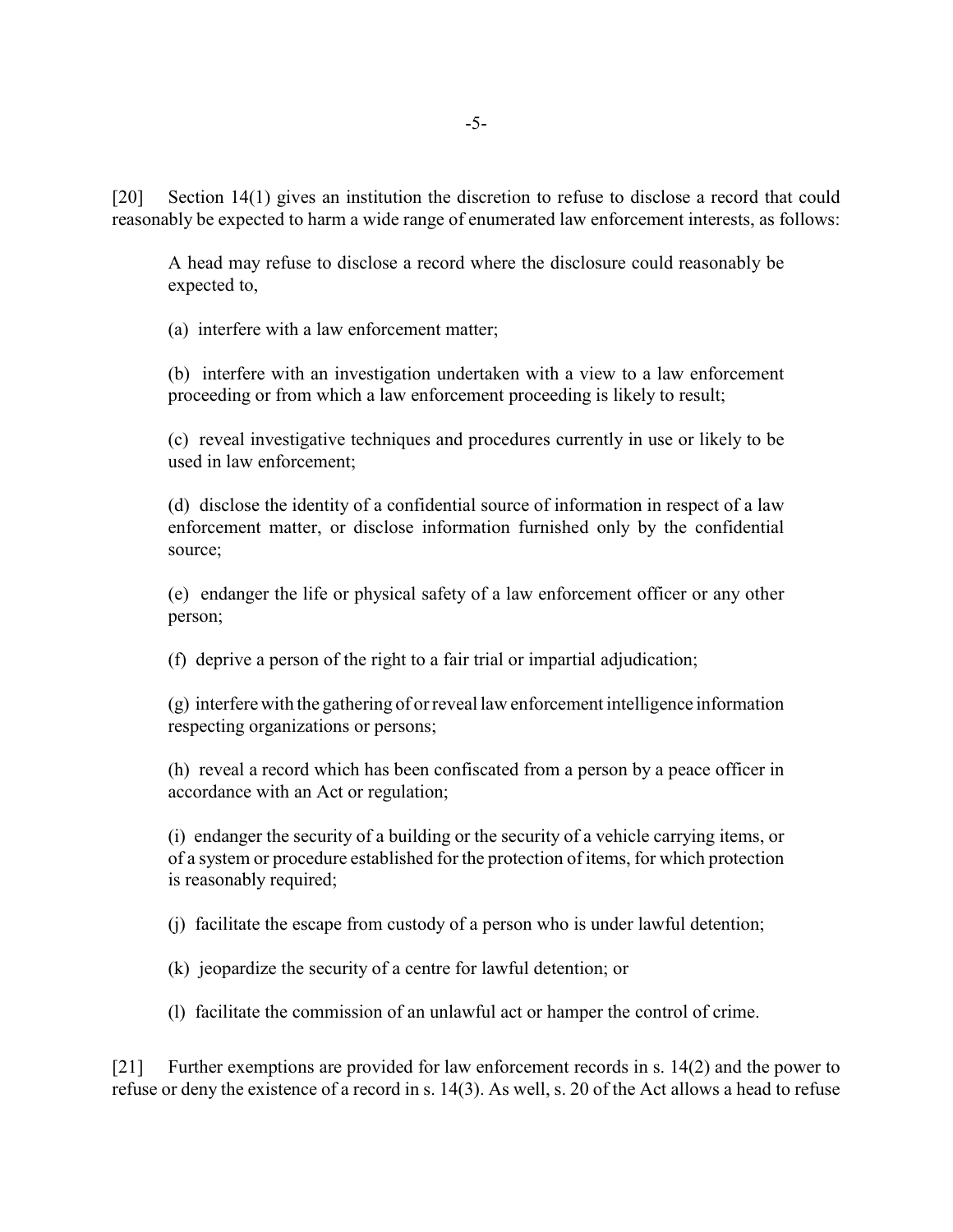disclosure where the disclosure could reasonably be expected to seriously threaten the safety or health of an individual. Section 21 exempts from disclosure personal information where its disclosure would constitute an unjustified invasion of personal privacy.

[22] Thus, detailed provisions specifically deal with exemption of police records from disclosure. These provisions seek to strike a balance between competing interests: holding law enforcement agents publicly accountable for their actions and protecting the legitimate need for confidentiality and secrecy of a wide range of law enforcement information, so that law enforcement activities may be carried out effectively.

[23] Initially, the Ministry raised a number of law enforcement exemptions in s. 14 as a reason to refuse to disclosure and later withdrew them.

[24] In my view, the IPC orders to disclose the disputed records in the possession of the Ministry were correct. The fact that copies of the police records were in the possession of Crown counsel does not exempt the records from disclosure by the Ministry of Community Safety and Correctional Services, even though the same documents in the possession of the Ministry of the Attorney General would likely have been protected by Branch 2 of s. 19.

[25] Therefore, both applications for judicial review are dismissed. No party sought costs, and none are awarded.

> SWINTON J. HACKLAND J. KARAKATSANIS J.

**Released:** March 6, 2009